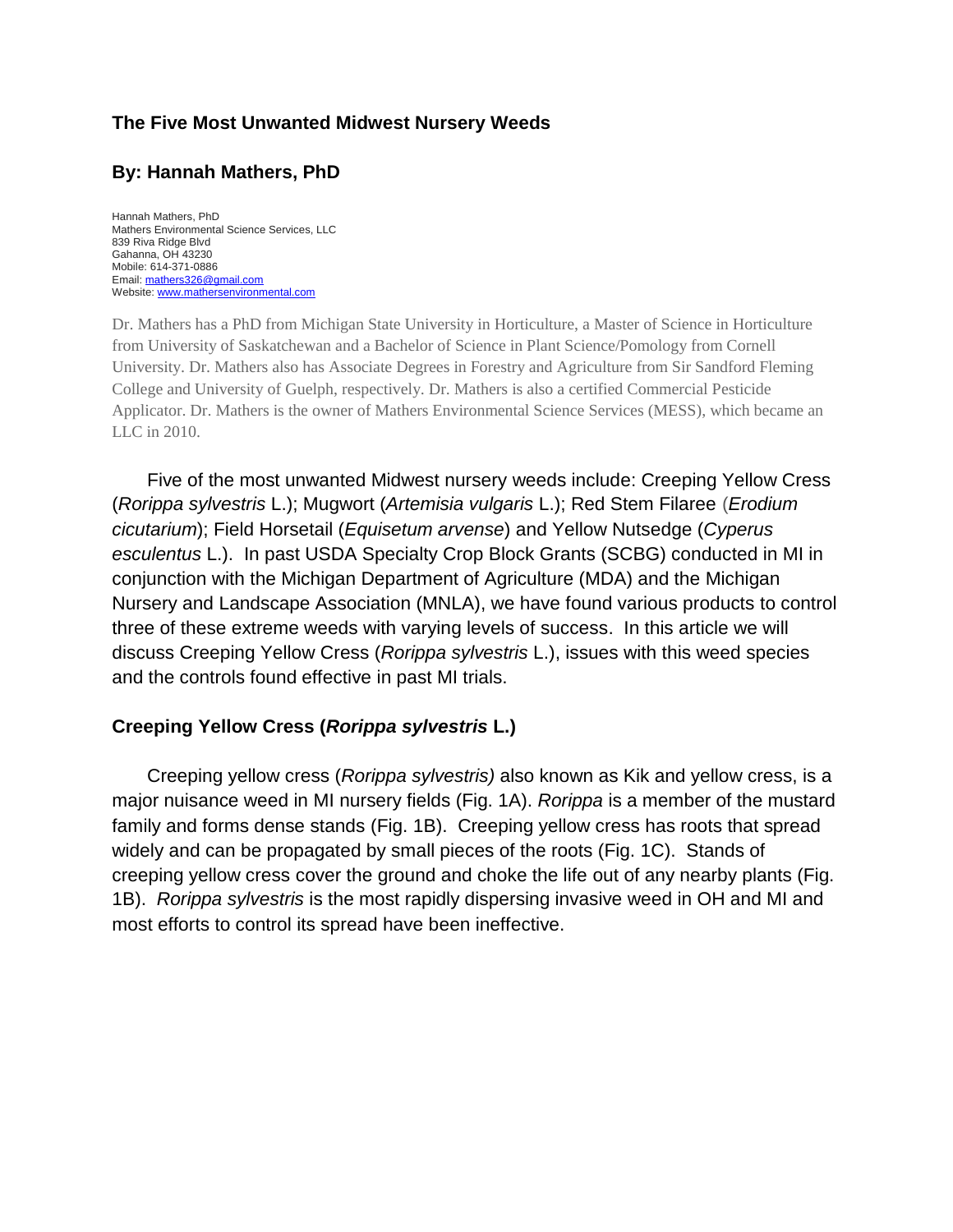



**Fig. 5. A, B and C. (A)** (Top right) Creeping yellow cress elongating clusters of stalked flowers at the end of branching stems. The yellow flowers are ¼ inch across, forming at the tip of the expanding raceme. They have 4 petals, are rounded, spatula shaped and twice as long as the

sepals. Leaves are thin and pinnately parted almost to midrib. **(B)** (Top left) Creeping yellow cress will form thick mats of itself. The greatest difficulty in its control is the rapidness at which it grows. **(C)** (Lower left) Creeping yellow cress also propagates readily from its rhizomes (Lower left) or broken pieces of rhizomes. (Pictures by: H. Mathers).

Two previous SCBG trials conducted at nurseries in Grand Haven, MI consisted of a preemergence and a postemergence study for *Rorippa*. These were initiated on April 4, 2013 and May 16, 2013, respectively. Both were conducted in liner beds of common purple lilacs (*Syringa vulgaris*). For the preemergence trial, plants had not yet broken dormancy and were approximately 6" (15 cm) tall. Six herbicides and one herbicide + mulch were compared to an untreated control. Herbicides included Riverdale® Corsair™(Chlorsulfuron, NuFarm America Inc., IL) at 5.3 oz/ac, Certainty (Sulfosulfuron, Monsanto Corp.) at 1 oz/ac, Sedgehammer (Halosulfuron-methyl, Gowan Co., AZ) at 2 oz/ac, Lontrel® (Clopyralid, Dow Agro Sciences) at 1 pt./ac, V-10336 (flumioxazin + pyroxasulfone, NuFarm) at 15 oz/ac, and Diuron 80 (Diuron, Drexel, Inc.) at 3 lb./ac. An herbicide + mulch treatment was also included and consisted of an application of Casoron CS (Dichlobenil, Chemtura Corp.) at 3 gal/ac just prior to application of two inches of pine nugget mulch. The herbicides were applied with a CO<sub>2</sub> backpack sprayer delivering 25 gal/ac. The creeping yellow cress was just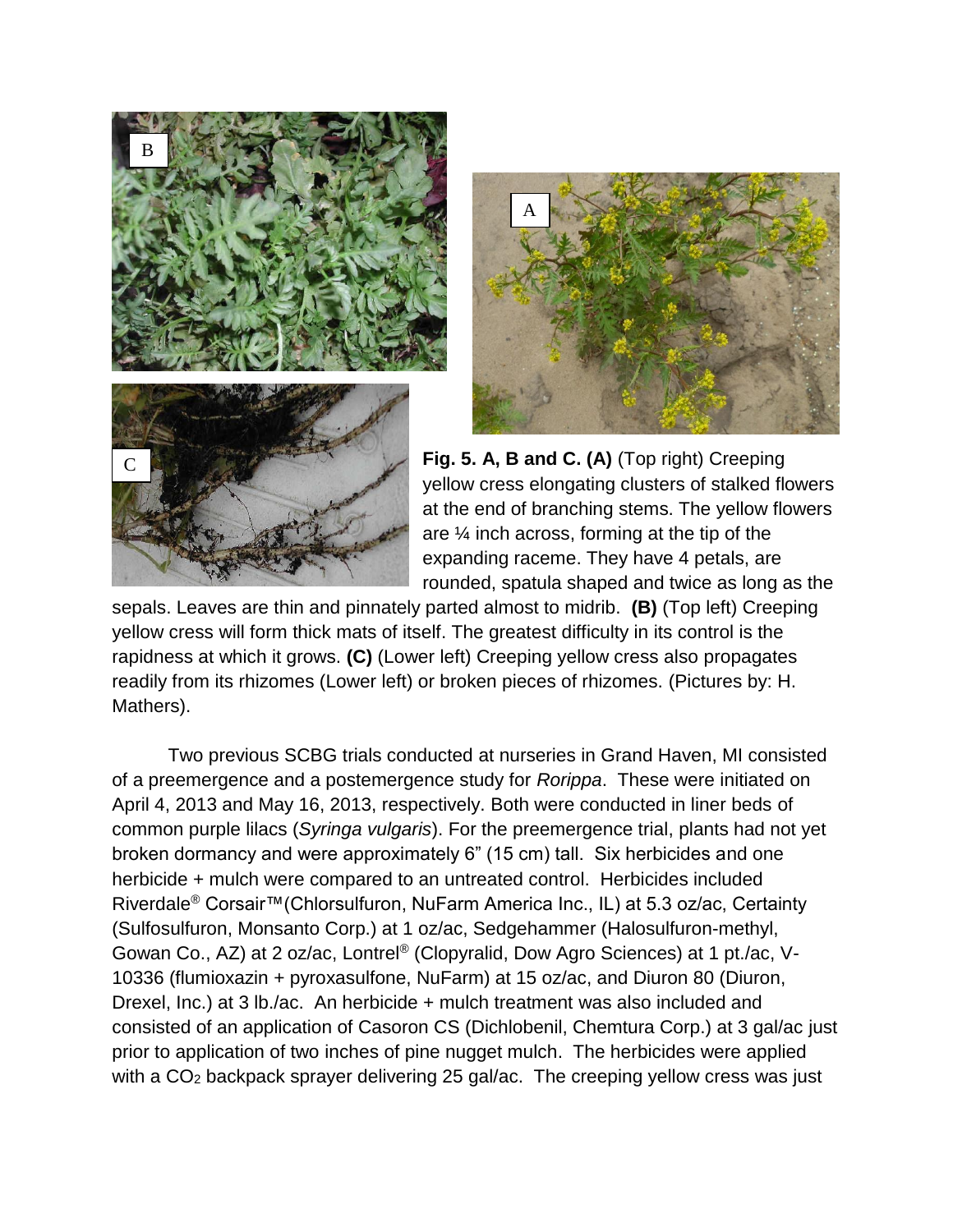beginning to green below the soil surface. Plots were approximately 3' x 3' with approximately 1-2' between plots.

For the postemergence trial, unlike the preemergence trial, plants had broken dormancy at the time of application and were approximately 7" (17.5 cm) tall. Corsair, Certainty, Sedgehammer, Lontrel, V-10336 and Diuron 80 were used as in the preemergence trial. In addition, Classic (Chlorimuron, Dupont Crop Protection) at 2/3 oz/ac, and Marengo SC at 9 oz/ac were added in the postemergence trial. All treatments included the addition of nonionic surfactant at 0.25% v/v. Rainfall at Grand Haven, MI in 2013 set a new record for April, measuring 11.10". This was 7.75" more than usual and 8.12" more than 2012 which was 2.98". This abnormally high rainfall caused leaching of the treatments into adjacent plots. Some of the control plots demonstrated higher phytotoxicity than normally expected, as a result.

#### **Preemergence Studies:**

Corsair, a sulfonylurea herbicide, although extremely efficacious, was also extremely phytotoxic. Sulfonylurea herbicides kill weeds by inhibiting the enzyme Acetolactate synthase (ALS). ALS inhibitor is their mode of action (MoA) and are classified as Group 2 by the Weed Science Society of America (WSSA). ALS inhibitors work on a broad range of grasses and broadleaf weeds, but do not damage many cereal crops. The invention of sulfonylurea herbicides, in June 1975, by George Levitt of DuPont revolutionized the use of agriculture herbicides. However, their unpredictable, selectivity for causing damage in ornamentals, has limited their use in nursery/ landscape. By 11 WAT, all the lilacs were dead in the Corsair plots (Table 1). V-10336 at 15 oz/ac was also very phytotoxic to lilac by 11 WAT (Table 1). V-10336 became more phytotoxic as the trial progressed (Table 1), even though it was applied during dormancy. The V-10336 formulation has been changed to V-10233. In studies we conducted in 2014-2015, we found the phytotoxicity of V-10233 was greatly reduced, but its efficacy was still very high (Mathers and Beaver, 2016). Casoron also became increasingly phytotoxic over time and significantly so by 11 WAT (Table 1). We recommend Certainty, the new V-10233, Diuron 80DF and Sedgehammer be used in further studies for preemergence control of *Rorippa* in lilacs and other species as both showed promise in efficacy and reduced phytotoxicity. Corsair, Certainty, and Sedgehammer provided perfect efficacy through 8 WAT. Corsair provided the highest efficacy at 11 WAT and was the only treatment that was significantly better than the untreated controls (Table 2). Lontrel provided little to no preemergence efficacy for creeping yellow cress (Table 2); however, the control's efficacy again was influenced by the heavy rains. V-10336 provided excellent control through 5 WAT; however, by 6 WAT, efficacy decreased to a rating of 5.5, only slightly better than untreated (Table 2),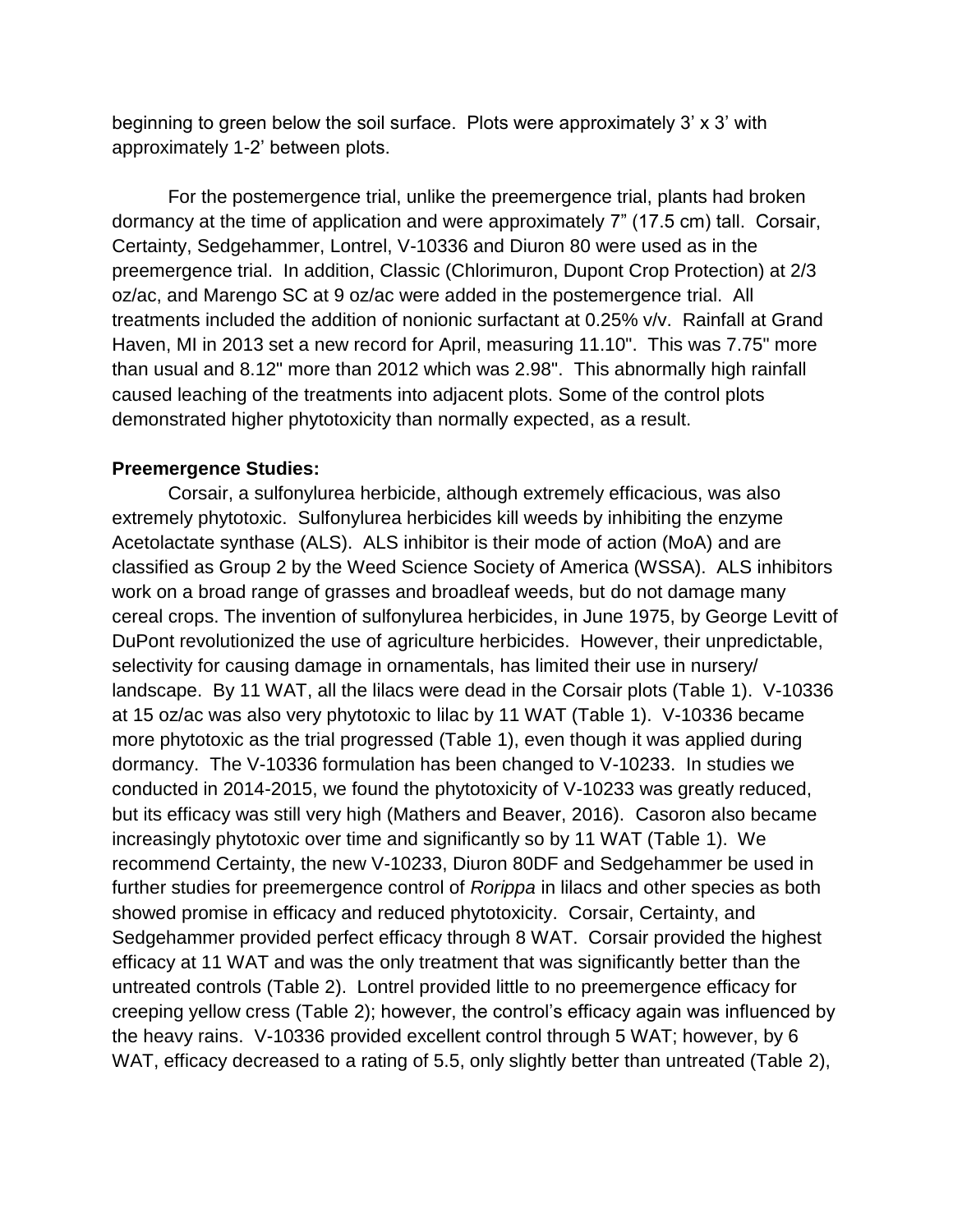again heavy leaching conditions may have been at play in causing high ratings in the control.

**Table 1. Phytotoxicity** to *Syringa vulgaris* from selected **preemergence** applications at Berry Family Nurseries, Grand Haven, MI, 2013.

| .            |                 |                      |              |                |              |               |
|--------------|-----------------|----------------------|--------------|----------------|--------------|---------------|
| Treatment    | Rate/ac         | $4$ WAT <sup>z</sup> | 5 WAT        | 6 WAT          | 8 WAT        | 11 WAT        |
| Corsair      | 5.3 oz          | 7.5 <sup>yx</sup>    | $***$<br>8.3 | $***$<br>9.0   | $***$<br>9.3 | $***$<br>10.0 |
| Certainty    | 1 oz            | 4.5                  | 4.5          | 5.5            | 6.5          | 5.0           |
| Sedgehammer  | 2 oz            | 5.3                  | 5.3          | $\star$<br>6.3 | 6.0          | 4.8           |
| Lontrel      | 1 pt.           | 3.3                  | 3.5          | 4.8            | 4.5          | 4.3           |
| $V-10336$    | 15 oz           | 3.8                  | 4.3          | 5.0            | 7.3          | $***$<br>7.0  |
| Diuron       | 3 <sub>lb</sub> | 2.0                  | 3.0          | 4.5            | 5.8          | 5.8           |
| Casoron + PN | 3 gal           | 3.5                  | 4.8          | 5.3            | 6.3          | $***$<br>8.0  |
| Untreated    | $- -$           | 2.3                  | 1.5          | 2.5            | 3.5          | 2.5           |

**Table 2. Efficacy** in *Syringa vulgaris* fields for *Rorippa sylvestris* (creeping yellow cress) from selected **preemergence** applications at Berry Family Nurseries, Grand Haven, MI.

| Treatment    | Rate/ac         | 4 WAT                  | 5 WAT            |    | 6 WAT            |              | 8 WAT |     |                  | <b>11 WAT</b> |
|--------------|-----------------|------------------------|------------------|----|------------------|--------------|-------|-----|------------------|---------------|
| Corsair      | 5.3 oz          | 9.0 <sup>wv</sup><br>a | 9.3 <sub>a</sub> |    | 10.0 a           |              | 10.0  | -a  | 9.8 <sub>a</sub> |               |
| Certainty    | 1 oz            | 10.0<br>a              | 9.5 <sub>a</sub> |    | 10.0             | - a          | 10.0  | a   | 8.8              | ab            |
| Sedgehammer  | 2 oz            | 10.0<br>a              | 9.8 <sub>a</sub> |    | 10.0             | <sub>a</sub> | 9.8   | a   |                  | 8.5 abc       |
| Lontrel      | 1 pt.           | 2.8<br>C               | 3.3 <sub>d</sub> |    |                  | 6.8 bcd      | 7.0   | bc  | 6.8              | bc            |
| $V-10336$    | 15 oz           | 9.5<br>a               | 7.5              | ab | 5.5 cd           |              | 2.5   | ∣ d | 5.8 c            |               |
| Diuron       | 3 <sub>lb</sub> | 4.3<br>bc              | 6.3              | bc | 7.5              | bc           | 7.8   | ab  |                  | 8.3 abc       |
| Casoron + PN | 3 gal           | 6.3<br>b               | 8.0              | a  | 7.8              | ab           | 7.0   | bc  | 9.0              | ab            |
| Untreated    | $- -$           | 3.5<br>C <sub>c</sub>  | 4.0              | cd | 5.0 <sub>d</sub> |              | 4.8   | cd  | 6.0              | bc            |

Creeping yellow field cress control

**Phytotoxicity** 

 $z =$  weeks after treatment

**y** = **Phytotoxicity** ratings based on a 0-10 scale with 0 being no phytotoxicity and 10 death with ≤3 commercially acceptable

**x** = **Phytotoxicity** treatment ratings followed by \*,\*\* are significantly different from the control, based on Dunnett's t-test ( $\alpha$  = 0.10 and 0.05, respectively)

**w** = **Efficacy** ratings are based on a 0-10 scale with 0 being no control and 10 perfect control with ≥7 commercially acceptable

**v** = **Efficacy** treatment ratings followed by the same letter in the same column are not significantly different based on Ismeans ( $\alpha$  = 0.05)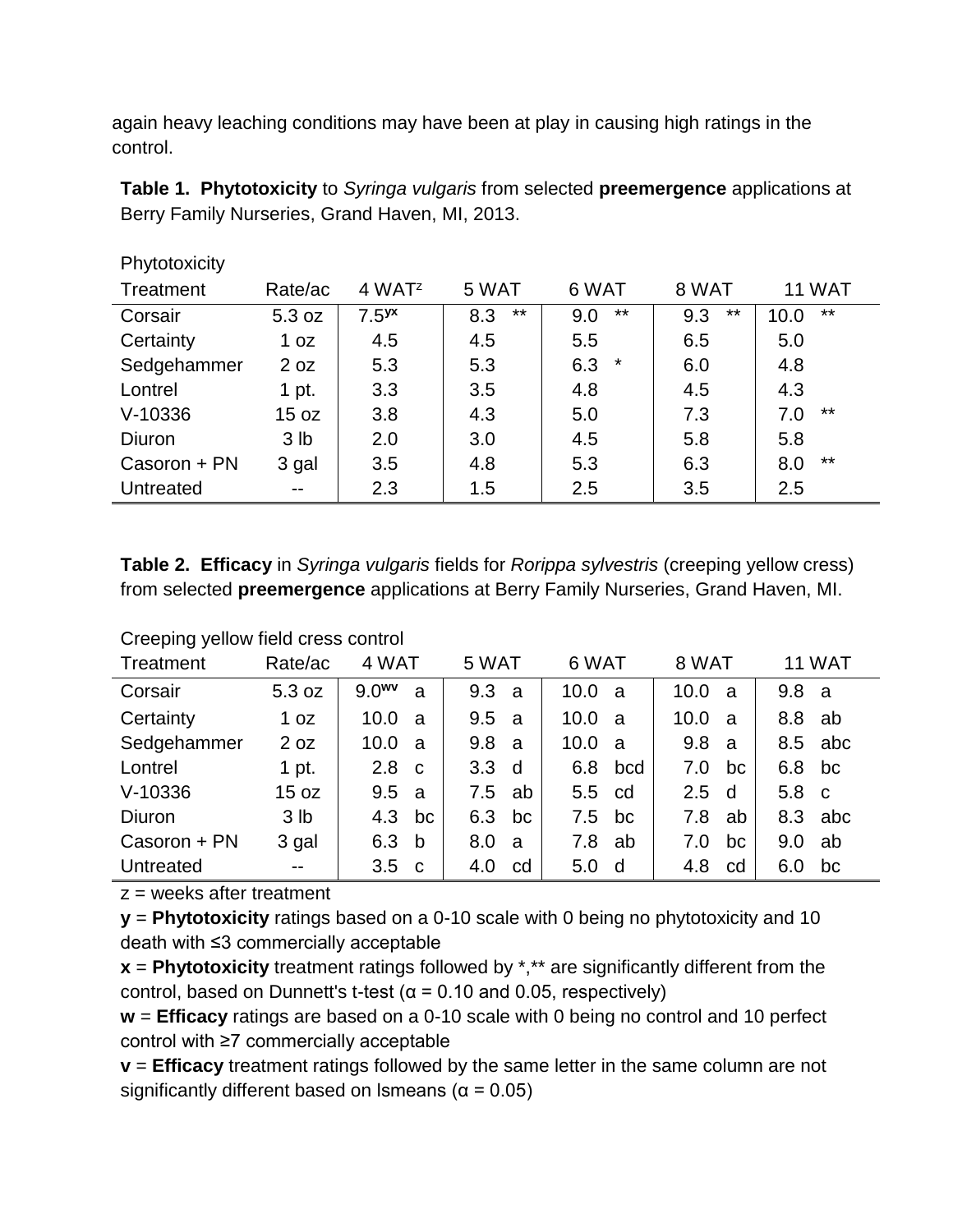## **Postemergence Studies:**

Although April had record rainfall in Grand Haven, MI, May 2013 had normal rainfall. April showers did bring "lots of flowers" and weeds in May 2013. Unfortunately, all postemergence treatments caused greater phytotoxicity than the control (Table 3). Lontrel, however, was the only treatment where the injury was near commercially acceptable (Table 3). Excellent efficacy was achieved with six of the eight treatments; Marengo SC and Lontrel were the only two treatments not providing acceptable control at 5 WAT (Table 4). Marengo was significantly better than the control at 2 WAT, but not 5 WAT (Table 4). Marengo in this 2013 trial was tested well below the label rate of 15 oz/ac. Lontrel, although not commercially acceptable, provided better control than Marengo and the untreated plots and was similar to Diuron at 5 WAT (Table 4). Corsair, just like in the preemergence trial, provided the best control of *Rorippa* through 5 WAT. From this trial we recommend Lontrel, Diuron and Marengo SC be used again as postemergence products for *Rorippa.* 

| Phytotoxicity |                 |                            |              |
|---------------|-----------------|----------------------------|--------------|
| Treatment     | Rate/ac         | $2$ WAT <sup>z</sup>       | 5 WAT        |
| Corsair       | 5.3 oz          | 6.0 <sup>yx</sup><br>$***$ | 9.8<br>$***$ |
| Certainty     | 1 oz            | $***$<br>4.8               | $***$<br>6.3 |
| Sedgehammer   | 2 oz            | $***$<br>6.0               | $***$<br>7.3 |
| Classic       | $2/3$ oz        | $***$<br>6.5               | $***$<br>8.8 |
| Lontrel       | 1 pt.           | $***$<br>3.8               | $***$<br>3.3 |
| $V-10336$     | 15 oz           | $***$<br>9.0               | $***$<br>7.8 |
| Diuron        | 3 <sub>lb</sub> | $***$<br>7.5               | $***$<br>7.5 |
| Marengo SC    | 9 oz            | $***$<br>4.3               | $***$<br>6.0 |
| Untreated     | --              | 1.0                        | 0.8          |

**Table 3. Phytotoxicity** to *Syringa vulgaris* from selected **postemergence** herbicide applications at Berry Family Nurseries, Grand Haven, MI, 2013.

**Table 4. Efficacy** in *Syringa vulgaris* fields for *Rorippa sylvestris* (creeping yellow cress) from selected **postemergence** applications at Berry Family Nurseries, Grand Haven, MI.

| Creeping yellow lield cress control |         |             |                         |  |  |  |
|-------------------------------------|---------|-------------|-------------------------|--|--|--|
| Treatment                           | Rate/ac | 2 WAT       | 5 WAT                   |  |  |  |
| Corsair                             | 5.3 oz  | $9.0^{w}$ a | 9.8 a                   |  |  |  |
| Certainty                           | 1 oz    | 9.0 a       | 9.5 a                   |  |  |  |
| Sedgehammer                         | 2 oz    | 8.8 ab      | 9.0 <sub>1</sub><br>- a |  |  |  |

#### Creeping vellow field cress control